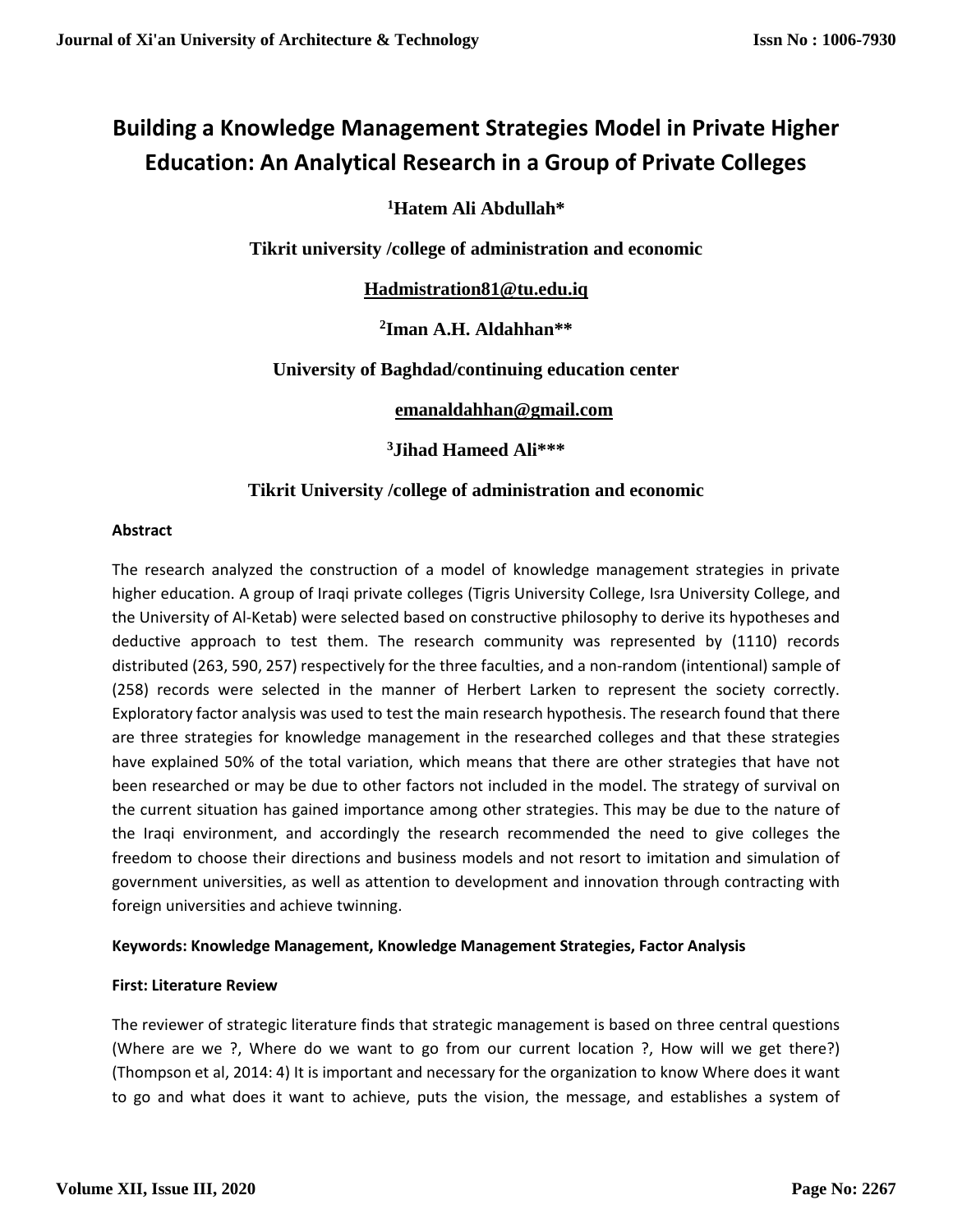knowledge values for the organization in order to give it the ability and capability to manage (Ayoub and Alwan, 2007: 11). Knowledge and its management constitute a competitive advantage for business organizations, and a new strategic framework for managing knowledge-based competency in the organization is needed. The focus is on recruiting, developing and maintaining excellent managers who collect knowledge assets, attract smart and talented people, raise their intellectual capabilities and keep them for as long as possible. In addition, organizations must create policies that protect knowledge from being imitated by competitors (Ichijo & Nonaka, 2007: 121), (ibid) points out that current knowledge may be of no use and here organizations must realize this, and in order to win in the current competitive environment, organizations must be able to manage knowledge strategically. By owning knowledge (intellectual resources), the organization should understand how to exploit and develop its existing resources better than its competitors, even if some or all of these resources are not unique (Abou-Zeid, 2008: 357). One study revealed that knowledge assets represent strategic changes for organizations and that there is a clear relationship between those assets and the development of organizational strategy, and that individuals with experience and ability to learn and technical know-how, information technology and human skills in particular, affect the development of the strategy and thus the organizations need knowledge assets to implement Strategies, formulation and evaluation (Kamasa & Yucele, 2010: 71). The correlation between the concept of strategy and knowledge management is due to the planning and development of the strategy in general is a first-degree knowledge work, as it represents a long-term forward-looking comprehensive vision, that is, the knowledge dimension has a precedent of activity in it, and organizations that acquire a strategic vision about their future and search in demands Knowledge of this future will most likely be from successful organizations, and if this applies to traditional organizations, it applies to a greater degree to knowledge-based organizations, not only because the strategy itself and its basic projects or growth in it is knowledge work first, but also Because the work of these organizations in an unprecedented competitive environment makes them unable to survive and grow without using specific knowledge strategies that help them achieve excellence and progress in working methods and a greater improvement in the services provided to their beneficiaries (Al-Taie and Al-Adly, 2014: 29-30). Strategic Knowledge Management offers a unique approach to managing individuals and systems, responding to changes in a turbulent environment, and a way to improve organizational performance and achieve a sustainable competitive advantage (Sousa & Rocha, 2019: 223).

#### **Second: Knowledge management strategies**

The term "knowledge strategy" refers to the employment of knowledge processes in the current or new knowledge field in order to achieve strategic goals (Krogh et al, 2001: 426) The relationship between knowledge management and organizational strategy is the first to establish an understanding of the advantages of knowledge as a strategic resource that supports The process of formulating and implementing a competitive strategy, hence the organization is developing and advancing according to a knowledge perspective that must support excellence based knowledge competition in the sector of activity (Aishush, 2016: 53).

After considering knowledge as a vital strategic resource in organizations, there have appeared many approaches and perspectives that address each aspect of knowledge management, especially in light of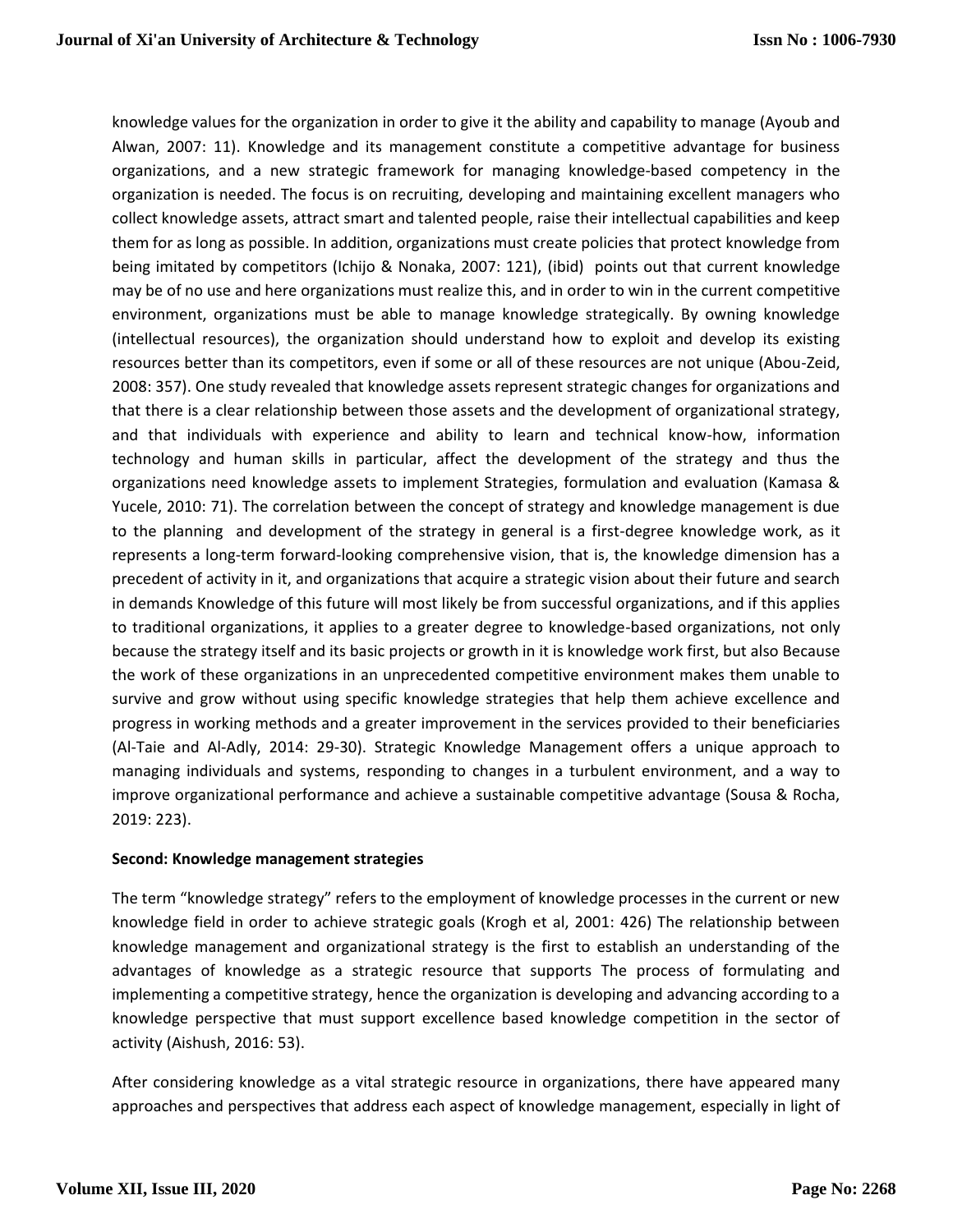organizations seeking to use that knowledge strategically and in building their future strategies and defining their goals based on knowledge that contributes to their distinction from organizations Others (Aishwash, 2016: 40). The integration of knowledge management in the organization with its goals and strategic goals is something that should be considered, the director of knowledge management cannot lead an initiative for his benefit, it must be appropriately aligned with the strategic goals and these goals must be the responsibility of the right individuals, but rather A cultural shift in thinking, which then addresses the ongoing process of competitiveness and survival in today's business environment (Russ, 2010: 113).

The importance of knowledge management strategies is reflected in the effective role that these strategies reflect in the competitive strategy of the organization and how to achieve a better response to the needs of the beneficiaries, and organizations, when adopting knowledge management strategies, seek to facilitate the use of knowledge assets, acquiring and sharing knowledge of their employees and customers and then documenting them to preserve them ( Al-Kubaisi and Al-Shaikhli, 2011: 46).

The successful implementation of knowledge management in organizations requires the use of appropriate knowledge management strategies to achieve organizational goals, choosing the appropriate strategy and this depends on many important factors in evaluating and succeeding knowledge management strategies including (supporting senior management, aligning with business strategy, technical and organizational infrastructure, culture Knowledge is friendly, communication, time, cost, goal of innovation and efficiency, types of knowledge (Naghizadeh, 2013: 59).

Zack (2002: 266) indicates that competition successfully needs knowledge either by aligning the strategy with what the organization knows, or developing the knowledge and capabilities needed to support the required strategy (Viron, 2014: 269).

Researchers have multiple views on knowledge management strategies starting from (Hasan, 1999: 109) in the personalization and coding strategy to supply and demand strategies (McElory 2000: 34) and knowledge management strategies according to SWOT analysis (Offensive, conservative, and hybrid) (Zack, 1999: 139), strategies (exploration, organizational entrepreneurship, collection, exploitation) (Yang et al, 2010: 232) and strategies (Kroug et al, 2001: 426) represented by leverage strategy, expansion strategy, verification strategy, and strategy Conversion (Ichijo & Nonaka, 2007: 123)) Strategies for Survival and Progress. And achieving an administrative consensus for the nature of knowledge management in innovation and creativity to show the researcher the ability to rely on three strategies that are explained in the following paragraphs

#### **1. Survival strategies**

This type of strategy emphasizes the current strengths and reduces the current weaknesses in the company's resources and knowledge base; that is, ensuring the profitability of the current company, by taking advantage of the current business opportunities and identifying threats in the environment and hedging them, when developing survival strategies, management relies on a clear picture A fairly wellknown business environment, designed to enable the company's current business environment (Ichijo & Nonaka, 2007: 125). Another indicates that the survival strategy assesses the gap between the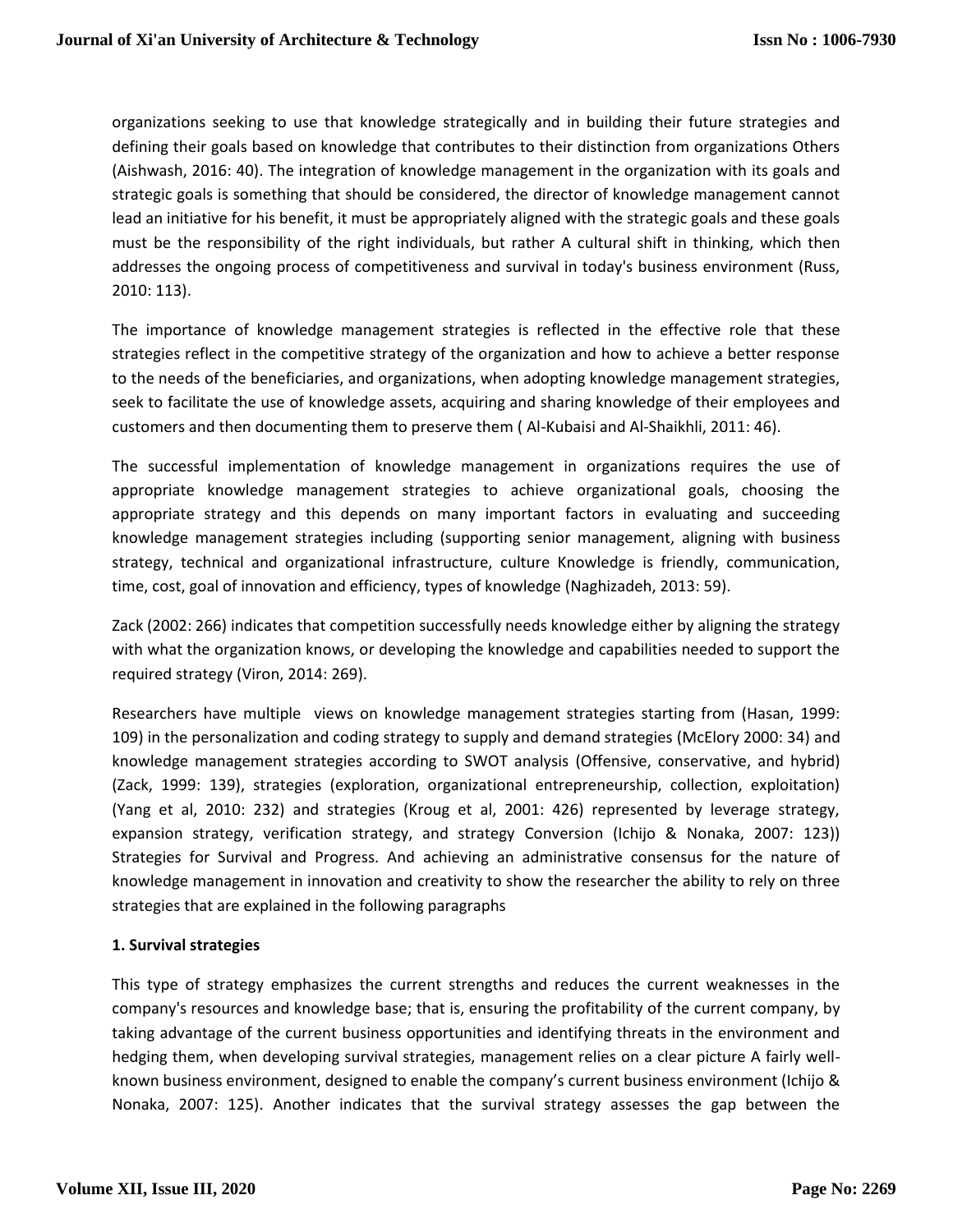organization and the industry in terms of the knowledge that the organization must stay between competitors. To do this, the organization must determine the knowledge it has to compare with its peers in a particular industry to remove the gap between them. Thus, the organization must generate knowledge within itself by creating a supportive environment, which will strengthen employees through the organization to contribute their implicit knowledge with others to generate new knowledge, when the organization outperforms its competitors in terms of knowledge and ideally can achieve a sustainable competitive advantage (Rahimli, 2012: 40).

#### **2. Progress strategies**

Since it is necessary for today's business to grow in order to survive and continue, the strategy chosen by the organization is very important, companies compete for the neck and neck at the present time, due to the increase in the number of companies and the constant change in customer attitudes. As a catalyst for growth and progress, competition pressure makes companies need to improve, maintain, or end their existing system for change and progress. Therefore, it is very important for companies to decide growth and choose the appropriate growth strategy (Durmaz & İlhan, 2015: 213).

(Ohio State University, 2018: 5) indicated that progress is essential to success, as progress as a movement requires the seamless integration of communications, relationships, and development will allow dealing with these functions as parts not connected separately and promoting awareness of stakeholders through participation. Leaders and employees must commit to building talent, infrastructure and culture, in a way that contributes to achieving the strategic goals of advancing as a strong team. The study (Omolade & Tony, 2014: 231) indicated that growth (progress) is an essential goal for startups, and management must determine the best way to combine core competencies within the company's functional departments to provide the company with the best opportunity to achieve and maintain competitive advantage in the chosen environment.

#### **3. Innovation strategy**

In defining an innovation strategy, the definitions of innovation and strategy must be understood separately. The different roles of the innovation strategy must be described, so innovation is defined as a new idea that adds value, and the strategy plays several important roles in the management of the company. These range from charting a trend to describing how the company tries to obtain a competitive advantage in allocating resources (Katz et al, 2015: 72). Innovation is today the key to future growth (Katz et al, 2015: 68), and another noted that innovation is the engine for the emergence and protection of the advantage of competition, as value evolves and increases, and both means the use of knowledge for work (Hartlieb & Willfort, 2002: 332), and superior performance depends on The ability of companies to adopt innovation and protect and use (tangible) knowledge assets (Teece, 2000: 52-53), and lead and manage knowledge to innovation which in turn leads to achieving a competitive advantage

(Mcelroy, 2000) study concluded that the adoption of the strategy for creating and disseminating knowledge affects a lot on work levels, and that management's support for multiple ideas will have an impact on the overall creative performance in the organization. And that knowledge management and innovation is a two-way, two-way process, because knowledge is a source of innovation and when it is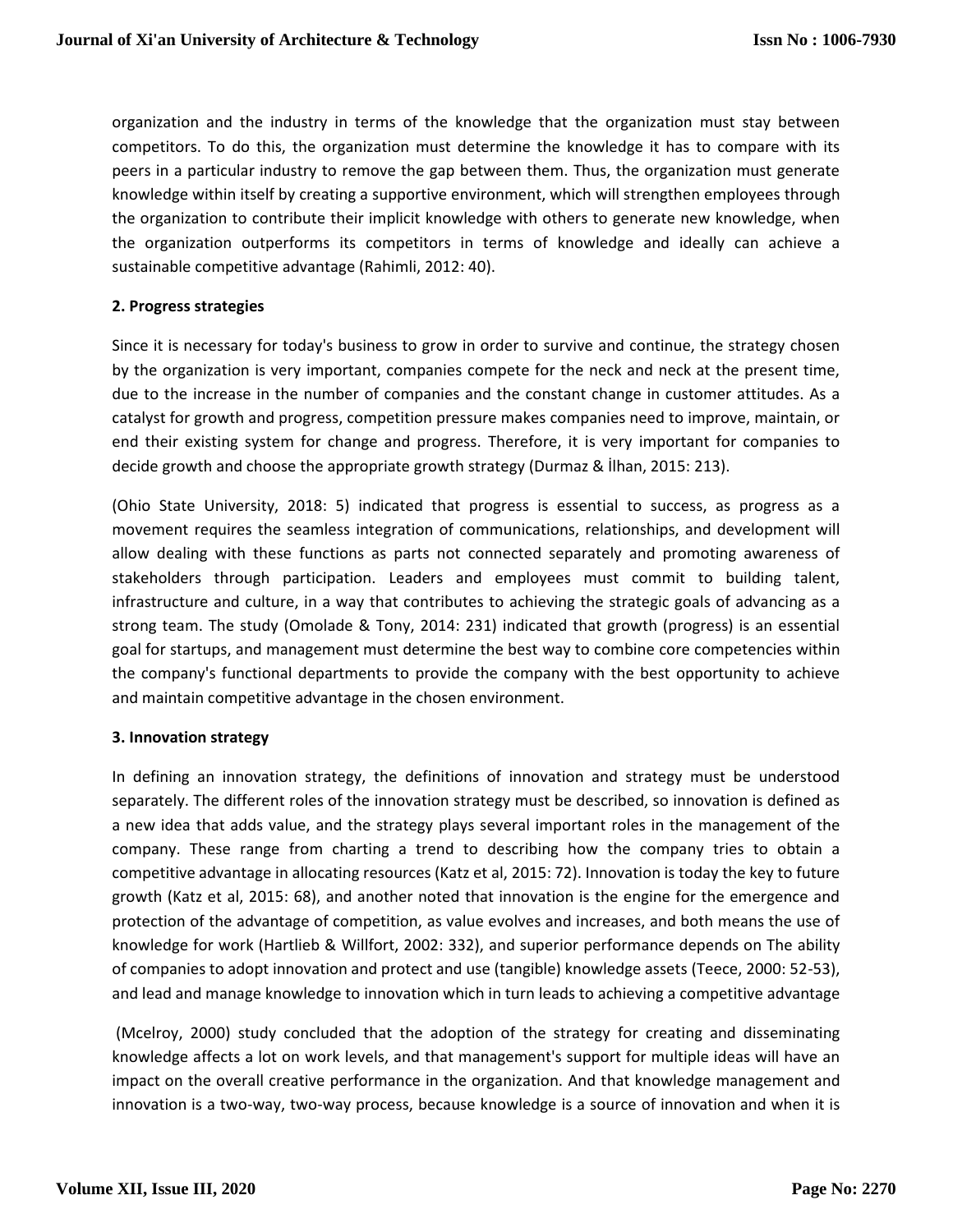realized it becomes a source of new knowledge. It is necessary to emphasize the importance of creating new knowledge. Successful organizations are those that constantly generate and create new knowledge.

### **Third: Research methodology**

The transformation of business from the materialistic view to the one that is more focused on knowledge, has caused a shift in strategic literature from the resource-based view to the one close to it known as the knowledge-based view, this transformation carries a lot in its implications and that its orientations and philosophy suggest a great deal of importance if it is realized Knowledge is at the forefront of resources, and if the transformation actually takes place, there is a limit in the researches that dealt with intellectual framing, if it is taken into consideration how to take advantage of the available knowledge, or how new knowledge can be acquired. The conjunction / even maturity of this ideology requires borrowing strategic literature to reveal the ways in which knowledge can be used as the most important resource at the present time, and that starting with the modalities is evident more c The aforementioned limitedness was satisfied only with imitation and simulation and did not resort to development and creativity in it, in addition to that, Arab literature was very shy in this field, and therefore the research problem is based on a major question: (How can you build a model for knowledge management strategies in the researched field? The research outline represents the image and the figure that illustrates the structure that contributes to the interpretation of how the model is built by including knowledge management strategies.





#### Source: prepared by the researchers

In line with the research problem and its hypothetical scheme, the basic thesis of research is (a model for knowledge management strategies can be built in private colleges). The research community was represented by teaching staff working in the Iraqi private colleges (Tigris University College, Isra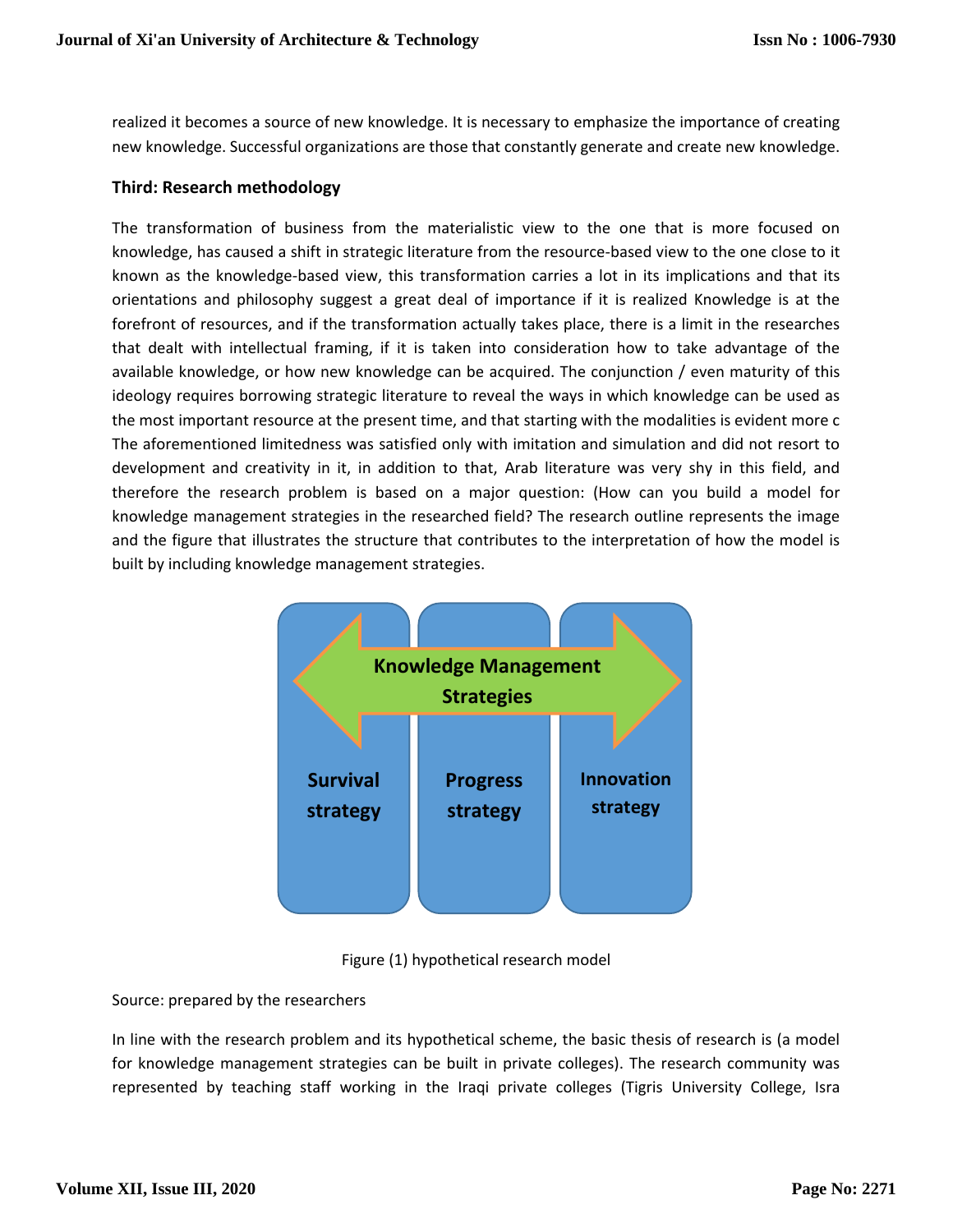University College, University of the Book) whose number is (1110) teaching (590, 263 and 257), respectively, a sample of them was chosen according to Herbert Arkan's equation to reach (285), The research is based on the analytical method to reveal the perceptions and trends of the research community through its analysis based on deductive and subjective approach using Factor analysis.

#### **Fourth: The resu**l**ts**

Scientific research on building models needs the factor analysis system to be used, i.e. the identification of the factors that construct the model, and at the beginning it involves data review and measurement validity by checking validity and reliability. Before embarking on factor analysis tests, the sample size is a prerequisite for the use of factor analysis, (Hair et al, 2014: 100) indicated that the global analysis is accurate if the sample size is greater or equal to (100) singles, and on the other hand ( Gaza, 2012: 83) indicated that the data must exceed the following criteria in order for them to be acceptable:

1- Most correlation coefficients should exceed (30%) and a function, even if the statistical significance is not very reliable, and all correlations exceed this value.

2- The absolute value of the correlation matrix determinant must be greater than (0.0001). If the absolute value is greater than this value, this indicates the absence of very high linear correlations or the absence of linear dependence between the variables, and has reached in this research (0.0009).

3- The Bartlett test should be statistically significant, and this means when (alpha is less than 0.05), and the correlation matrix is not a unit matrix (free of relationships) but rather it has a minimum of relationships, and this condition has also been fulfilled as it has reached a value The test (5021.48) and its level of significance (0.000).

4- The (KMO) test (Kaiser-Mayer-Olkin) for all matrices must be higher than (0.50) according to the Kaiser motors, which measures the efficiency of designation, and this condition was also met as it reached  $(0.92)^1$ .Table  $(1)$  shows the above tests related to  $(3, 4)$ . As for  $(1, 2)$ , it is too long. There is no way to mention it.

| KMO and Bartlett's (KMO)                                       |                    |         |
|----------------------------------------------------------------|--------------------|---------|
| Kaiser-Meyer-Olkin Measure of Sampling Adequacy.<br><b>KMO</b> | 0.92               |         |
| <b>Bartlett's Test</b>                                         | Approx. Chi-Square | 5021.48 |
|                                                                | d.f.               | 595     |
|                                                                | Sig.               | 0.000   |

| Table (1) Kaiser-Meyer-Olken and Bartlett values for adequacy of the sample |  |
|-----------------------------------------------------------------------------|--|
|-----------------------------------------------------------------------------|--|

 **Source: Researchers preparation based on SPSS: 23 program output.**

 $\overline{a}$ 

 $1$  The researcher only mentioned three strategies (and he did not mention the fourth strategy known as deflation) because it is contrary to business logic, describing that all organizations are trying to move forward, not retreat.

It was also applied by Stephen Thompson equation and got the same number.

The value between 0.5 -0.7 is ok, the values between 0.7-0.8 are good, the values between 0.8 -0.9 are very good, and the values that exceed 0.9 are excellent or excellent, and they reinforce our confidence that the sample size is sufficient to perform the global analysis (GAZA, 2012: 90)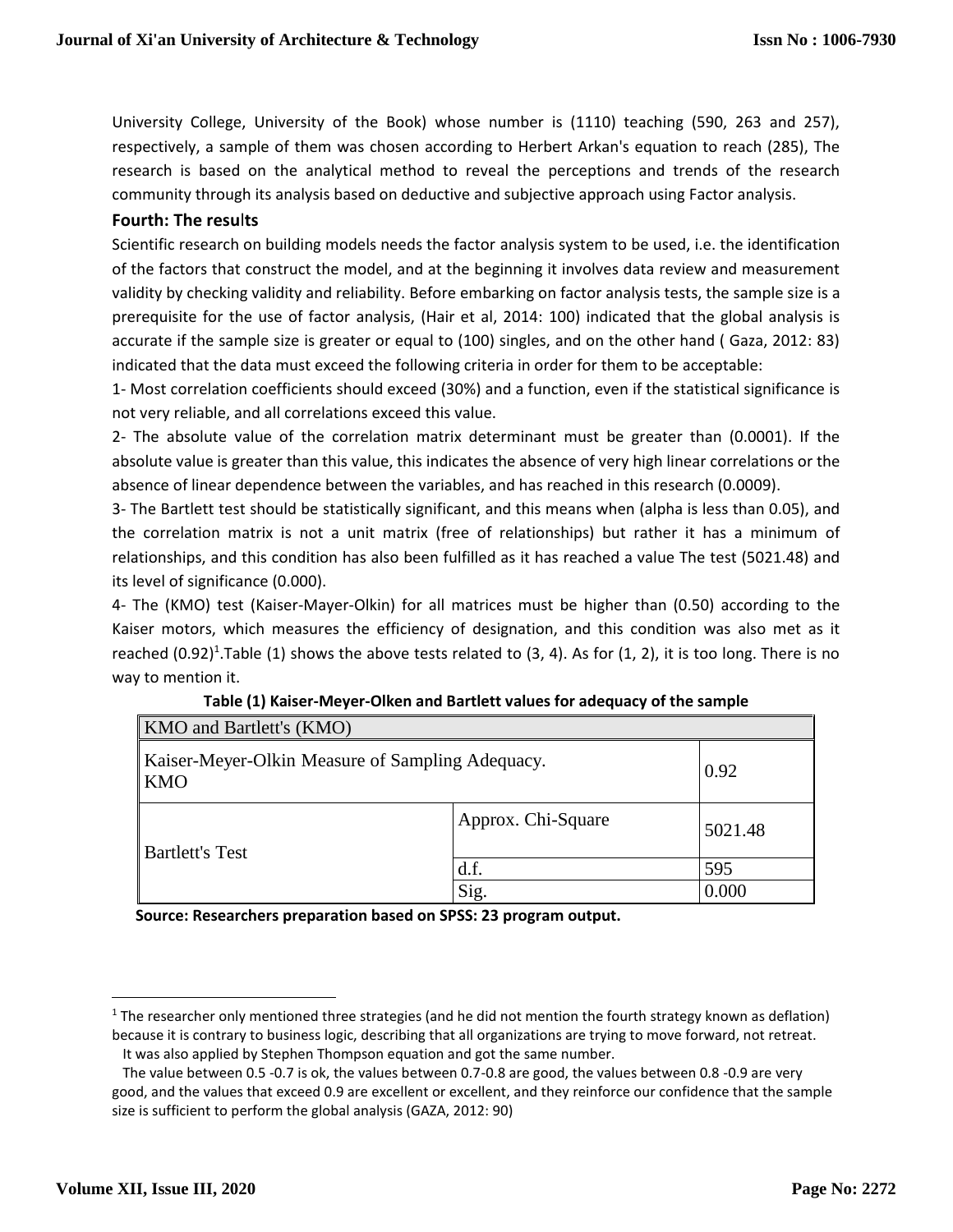Based on these results, it gives us the opportunity to continue the analysis and move to the second stage, which is choosing the method of extracting the factors. The basic default method (the basic components) has been chosen. Moreover, the third step requires choosing the criterion or criterion for the number of extracted factors. The most common and used test is the Kaiser test and according to this test requires reviewing the latent root of the resulting factors and the acceptable factors are those whose latent root exceeds the correct one. Table (2) shows that the latent root of the factors was (12,670, 2.747 and 2.285), respectively.

Table (2) shows that the latent root of the factors was (To confirm also, method or test of the ratio of the explanation variance was used , and this method focuses on the percentage of cumulative variation that is explained by the factors that are extracted sequentially, and the importance of this method lies in that it emphasizes the practical or practical importance of the ability of the selected factors to absorb or represent information (interpretation of variance). In data (Tegza, 2012, 59-58). With regard to the current research data, it is noted that the explanation of the contrast ratio of the three extracted factors was (50.576%), and this ratio indicates the possibility of the three strategies from interpreting knowledge management strategies in private colleges.

|                | <b>Initial Eigen values</b> |                          |                                          | <b>Extraction Sums of Squared Loadings</b> |                          |                                          |  |
|----------------|-----------------------------|--------------------------|------------------------------------------|--------------------------------------------|--------------------------|------------------------------------------|--|
|                | Total                       | Factor<br>variance ratio | percentage of<br>cumulative<br>variation | Total                                      | Factor variance<br>ratio | percentage of<br>cumulative<br>variation |  |
| $\vert$ 1      | 12.670                      | 36.199                   | 36.199                                   | 12.670                                     | 36.199                   | 36.199                                   |  |
| $\overline{c}$ | 2.747                       | 7.848                    | 44.047                                   | 2.747                                      | 7.848                    | 44.047                                   |  |
| $\overline{3}$ | 2.285                       | 6.529                    | 50.576                                   | 2.285                                      | 6.529                    | 50.576                                   |  |
| $\overline{4}$ | 0.964                       | 3.898                    | 54.474                                   |                                            |                          |                                          |  |
| $\overline{5}$ | 0.960                       | 3.328                    | 57.802                                   |                                            |                          |                                          |  |
| $\overline{6}$ | 0.954                       | 3.127                    | 60.929                                   |                                            |                          |                                          |  |
| $\overline{7}$ | 0.948                       | 2.859                    | 63.788                                   |                                            |                          |                                          |  |
| 8              | .946                        | 2.702                    | 66.490                                   |                                            |                          |                                          |  |
| 9              | .895                        | 2.557                    | 69.047                                   |                                            |                          |                                          |  |
| 10             | .781                        | 2.232                    | 71.279                                   |                                            |                          |                                          |  |
| 11             | .728                        | 2.079                    | 73.358                                   |                                            |                          |                                          |  |
| 12             | .683                        | 1.951                    | 75.308                                   |                                            |                          |                                          |  |
| 13             | .639                        | 1.826                    | 77.134                                   |                                            |                          |                                          |  |
| 14             | .592                        | 1.692                    | 78.826                                   |                                            |                          |                                          |  |
| 15             | .556                        | 1.590                    | 80.416                                   |                                            |                          |                                          |  |
| 16             | .541                        | 1.546                    | 81.961                                   |                                            |                          |                                          |  |
| 17             | .535                        | 1.530                    | 83.491                                   |                                            |                          |                                          |  |
| 18             | .518                        | 1.480                    | 84.971                                   |                                            |                          |                                          |  |

Table (2) the distinctive roots and the explanatory variation of the factors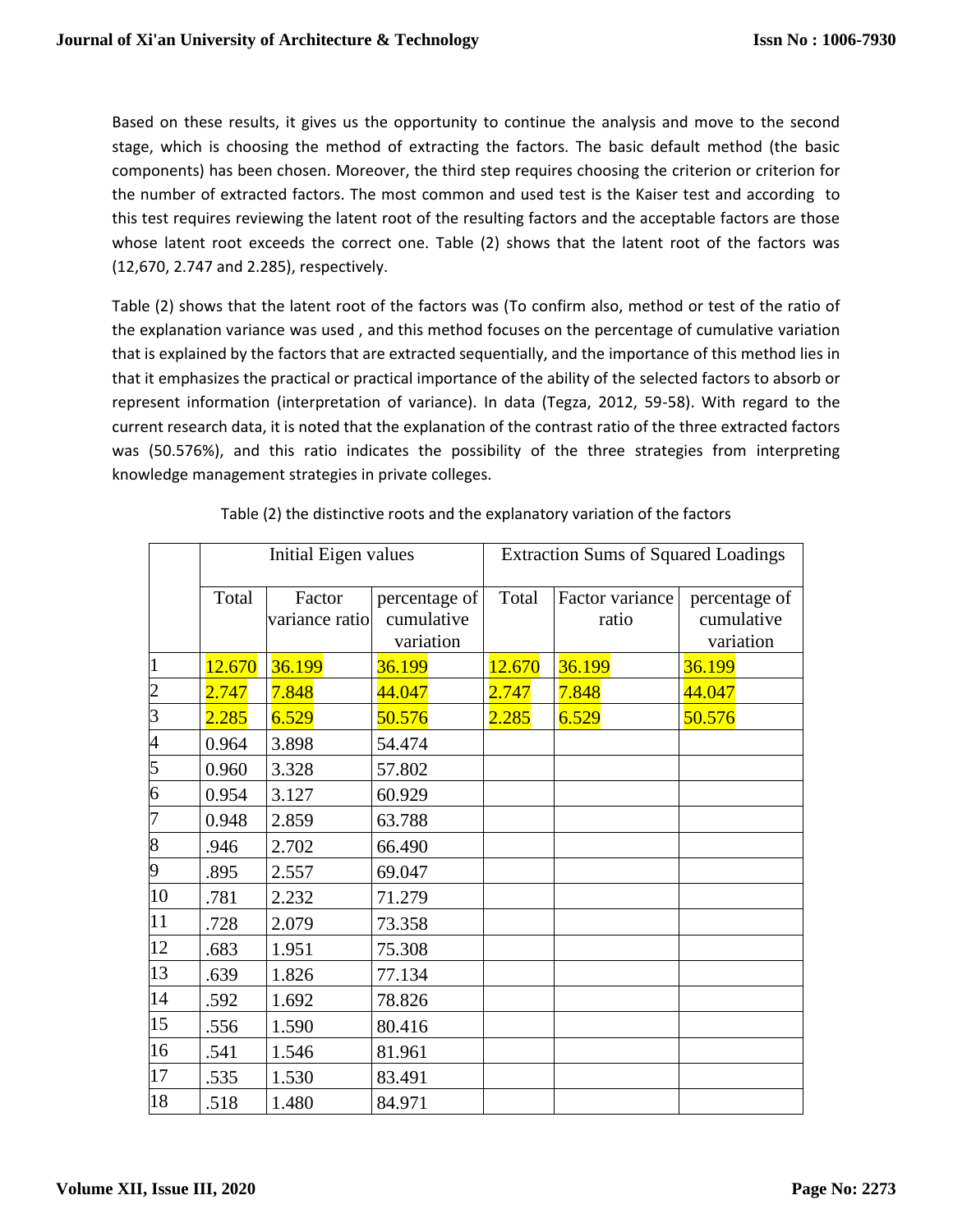| 19 | .477 | 1.362                                            | 86.333  |  |  |  |  |
|----|------|--------------------------------------------------|---------|--|--|--|--|
| 20 | .445 | 1.271                                            | 87.604  |  |  |  |  |
| 21 | .419 | 1.196                                            | 88.799  |  |  |  |  |
| 22 | .415 | 1.185                                            | 89.984  |  |  |  |  |
| 23 | .400 | 1.142                                            | 91.126  |  |  |  |  |
| 24 | .377 | 1.078                                            | 92.204  |  |  |  |  |
| 25 | .359 | 1.026                                            | 93.230  |  |  |  |  |
| 26 | .324 | .925                                             | 94.155  |  |  |  |  |
| 27 | .309 | .882                                             | 95.037  |  |  |  |  |
| 28 | .280 | .801                                             | 95.838  |  |  |  |  |
| 29 | .261 | .744                                             | 96.582  |  |  |  |  |
| 30 | .245 | .700                                             | 97.282  |  |  |  |  |
| 31 | .235 | .672                                             | 97.954  |  |  |  |  |
| 32 | .208 | .596                                             | 98.550  |  |  |  |  |
| 33 | .186 | .530                                             | 99.080  |  |  |  |  |
| 34 | .167 | .478                                             | 99.558  |  |  |  |  |
| 35 | .155 | .442                                             | 100.000 |  |  |  |  |
|    |      | Extraction Method: Principal Component Analysis. |         |  |  |  |  |

Source: Researchers preparation based on SPSS: 23 program output

It appears from the table that the first strategy (the first factor) has been interpreted (36.199) of the total variance, which reflects its important role or the relative importance in interpreting the knowledge management strategies in the researched colleges, while the second strategy (the second factor) was interpreted (7.848) to become a cumulative variance (44.047) As for the third strategy (the third factor), it was interpreted (6.529) to become a cumulative variance (50,576). It represents the importance of the three strategies in interpreting the vision of the three colleges in managing their knowledge, experiences, and skills. The faculty administration employed what it possesses in managing its knowledge, to achieve compatibility between the framework Theoretical and practical in liters Discriminate on only three strategies, which observed the researchers from the nature of the work of civil colleges and universities as a whole and not only the subject of current research colleges.

| Table (3) |  |
|-----------|--|
|-----------|--|

| variable                                    | Paragraphs | <b>Extracting variables</b> |                    |                |
|---------------------------------------------|------------|-----------------------------|--------------------|----------------|
| name                                        |            | First strategy              | Second<br>strategy | Third strategy |
|                                             | $X_1$      | .758                        |                    |                |
| First<br>variable<br>Progress<br>strategies | $X_2$      | .706                        |                    |                |
|                                             | $X_3$      | .701                        |                    |                |
|                                             | $X_4$      | .684                        |                    |                |
|                                             | $\rm X_5$  | .666                        |                    |                |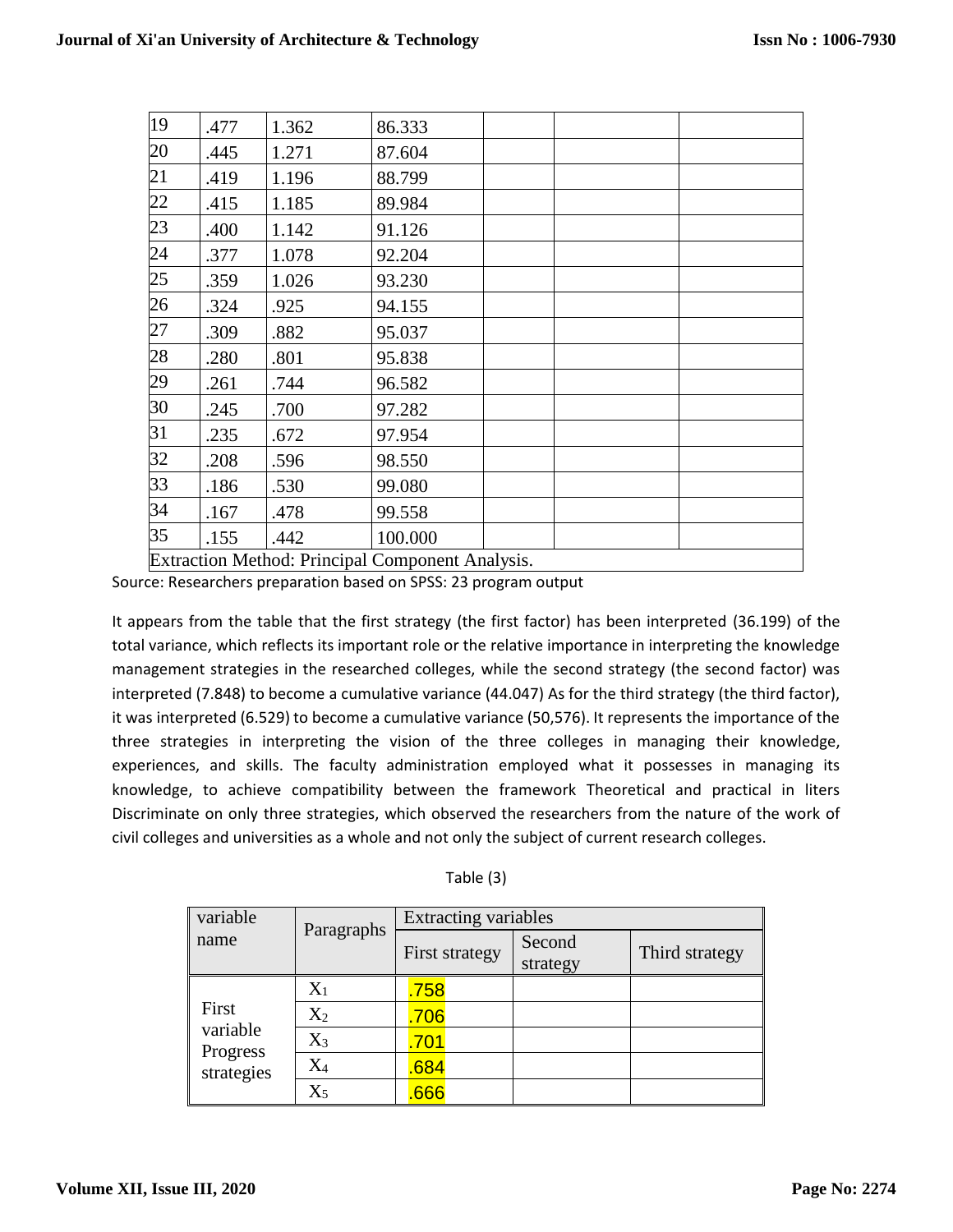| variable                              |                   | Extracting variables |                    |                |
|---------------------------------------|-------------------|----------------------|--------------------|----------------|
| name                                  | Paragraphs        | First strategy       | Second<br>strategy | Third strategy |
|                                       | $X_6$             | .648                 |                    |                |
|                                       | $X_7$             | .648                 |                    |                |
|                                       | $X_8$             | .631                 |                    |                |
|                                       | $X_9$             | .626                 |                    |                |
|                                       | $X_{10}$          | .621                 |                    |                |
|                                       | $X_{11}$          | .602                 |                    |                |
|                                       | $X_{12}$          | .597                 |                    |                |
|                                       | $X_{13}$          | .588                 |                    |                |
|                                       | $\mathbf{X}_{14}$ | .504                 |                    |                |
|                                       | $X_{15}$          | .494                 |                    |                |
|                                       | $X_{16}$          | .488                 |                    |                |
|                                       | $X_{17}$          |                      | .744               |                |
|                                       | $X_{18}$          |                      | .727               |                |
|                                       | $X_{19}$          |                      | .713               |                |
|                                       | $X_{20}$          |                      | .706               |                |
|                                       | $X_{21}$          |                      | .703               |                |
|                                       | $X_{22}$          |                      | .699               |                |
|                                       | $X_{23}$          |                      | .686               |                |
|                                       | $X_{24}$          |                      | .671               |                |
|                                       | $X_{25}$          |                      | .669               |                |
| Second variable:<br>Survival Strategy | X26               |                      | .659               |                |
|                                       | X27               |                      | .640               |                |
|                                       | X28               |                      | .600               |                |
|                                       | X29               |                      | .293               |                |
| Third                                 | X30               |                      |                    | .736           |
| variable<br>Innovation<br>strategy    | X31               |                      |                    | .736           |
|                                       | X32               |                      |                    | .726           |
|                                       | X33               |                      |                    | .681           |
|                                       | X34               |                      |                    | .644           |
|                                       | X35               |                      |                    | .627           |

Source: Researchers preparation based on SPSS: 23 program output

Based on the above table, (3)the two researchers (Williams et al., 2010: 9) indicated that the number of variables loaded on one factor must be no less than two or three variables in order for the factor to be meaningful. Therefore, the first strategy (maintaining the current situation) was the basis in the faculties researched in terms of knowledge management because it explained the largest percentage in terms of the total variation of the strategy of advancing second and followed by the innovation strategy.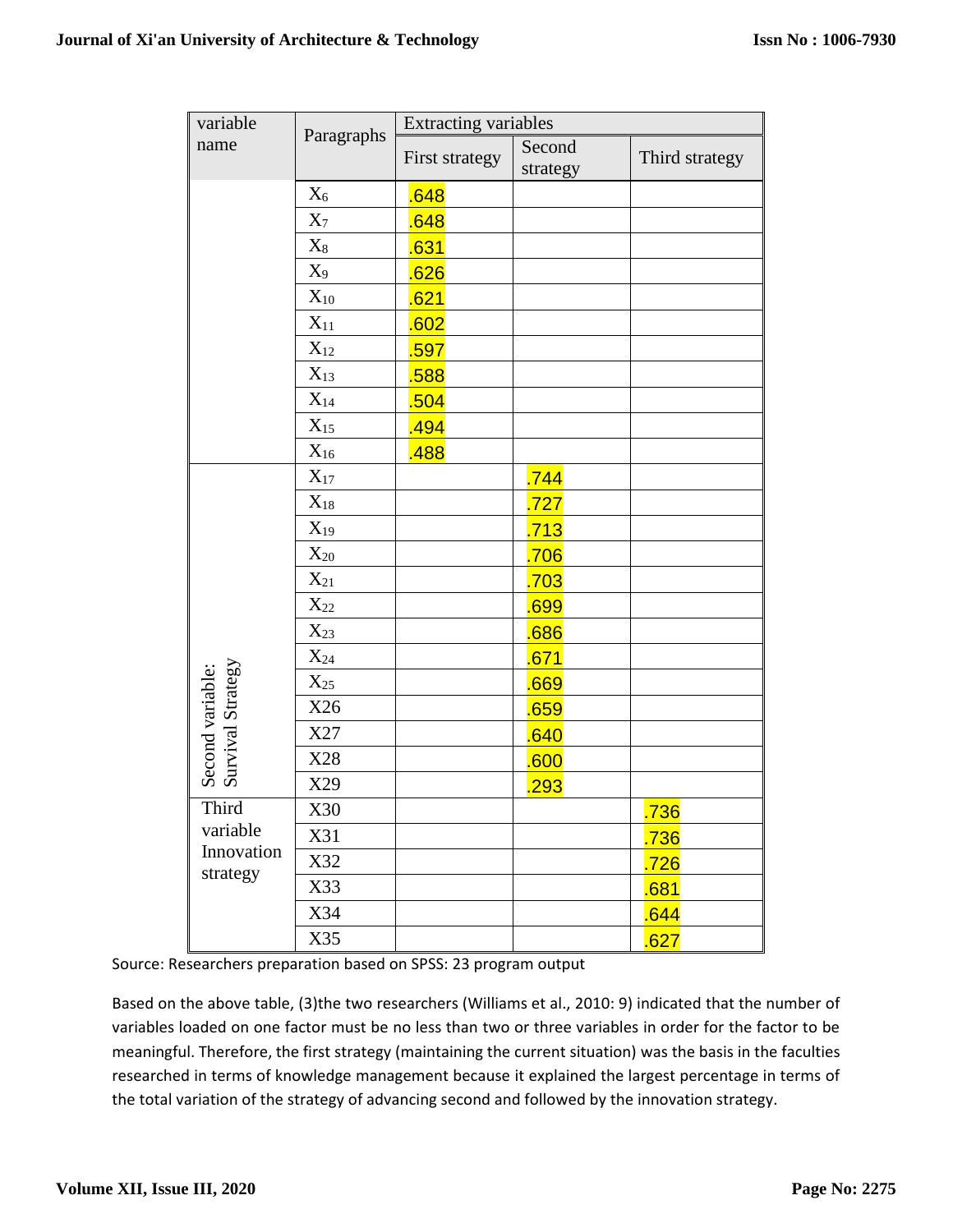And the process of interpretation and explanation of these results necessitates the necessity of knowing the educational reality in Iraq before embarking on the interpretation, as the observer for this almost realizes that the private education environment does not differ a lot from government education, all linked to the orientations of the Ministry of Higher Education and Scientific Research, and therefore the monitoring of developments in The Iraqi environment makes the tracker a second time judge the current trends, wanting to maintain what it is with very shy attempts if the description is correct to progress if we say innovation, and it seems so clear through modest encouragement to enter the global rankings and publish in a high level publishing rank(Scopus) and (Calrivate) as well as the s Curriculum System to be introduced to the Iraqi environment.

#### **Fifth : Conclusions**

The conclusions represent the final outcome of the research. The research reached a number of conclusions. As follows:

1. It was found that the research colleges give attention to the knowledge they possess, depending on preserving their knowledge and experiences through bringing in and acquiring retired professors and they represent an important intellectual capital and therefore they have realized the importance of a strategy to stay on the current situation.

2. It appears that these colleges did not rely on the appointment of new graduates or from small scientific titles. This was reflected in the attitudes of retired professors who do not favor scientific research much, unlike the small scientific titles that are linked to opportunities for promotion and compensation that they can receive as a result. They use a strategy of progress or innovation in their work and knowledge.

3. The ministerial directions of the Ministry of Higher Education and Scientific Research overshadowed the orientations of these colleges, especially after the recent interventions of the ministry and the request to achieve twinning with public universities, which made these colleges limited behavior and free dealing in developing their knowledge strategies, while not forgetting that their first and last goal is profitability .

4. The private colleges, due to the limited societal understanding, have not been able to achieve a philosophy rooted in the social responsibility in the service of society through the achievement of profits, which made the strategy to remain in the current situation top the throne among the strategies.

**As for the recommendations** I have built on the basis of the conclusions as follows:

1. The necessity of paying attention to appointing new graduate students and giving them opportunities to participate in the progress and development of these colleges because it is a basic requirement of the educational process.

2. Providing material and moral support to invent new knowledge strategies that capture the minds of investors in private colleges, and give a perception that community service will generate financial returns much more than if the goal was purely profitable.